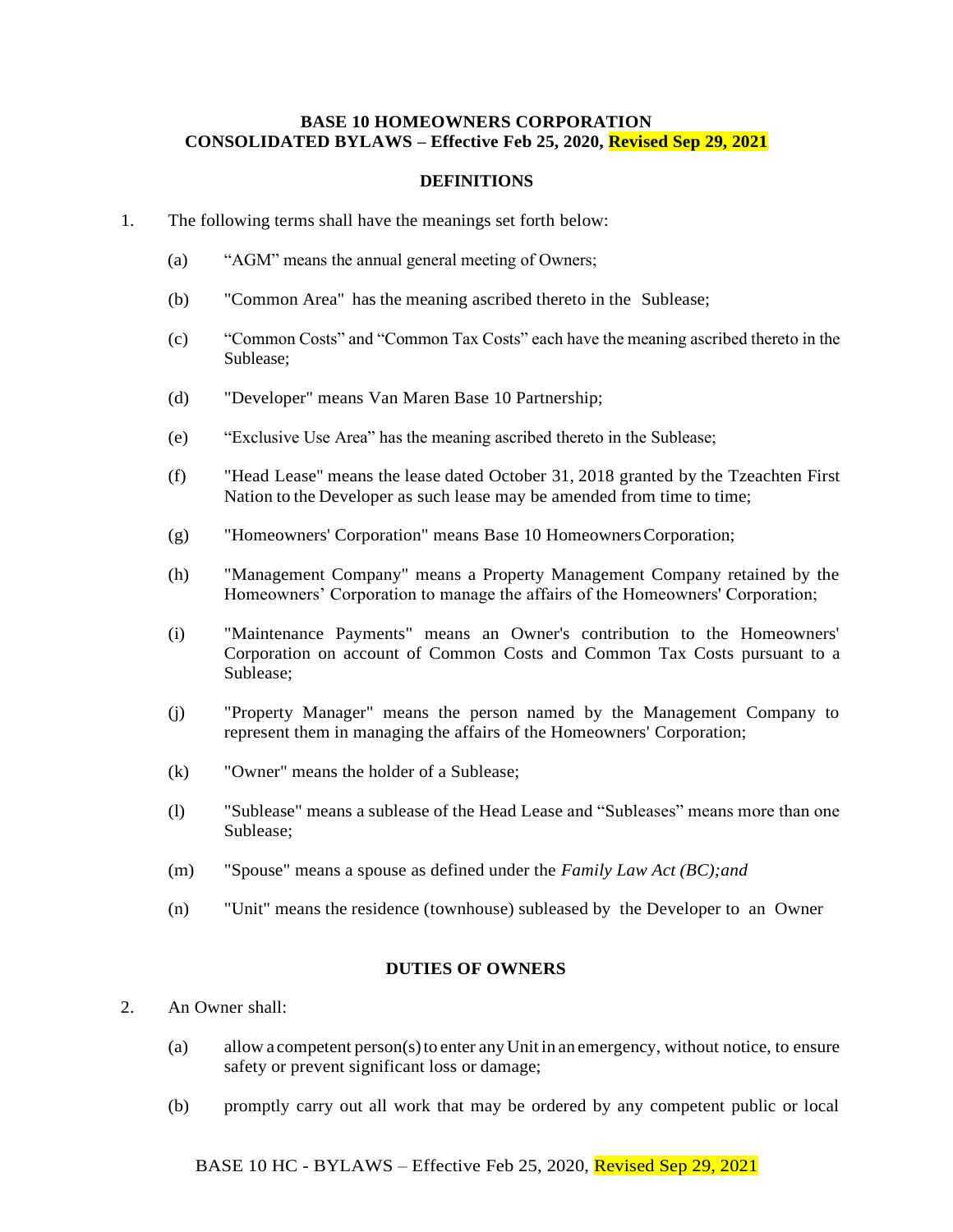authority in respect of his Unit and pay all rates, taxes, charges, outgoings, lease payments and assessments that may be payable in respect of his Unit, repair and maintain the exterior of the Unit and keep it in a state of good repair; reasonable wear and tear and damage by fire, storm, tempest or Act of God excepted;

- (c) use and enjoy the Common Area, any Exclusive Use Area, common facilities or other assets of the Homeowners' Corporation in a manner that will not unreasonably interfere with their use and enjoyment by other Owners, their families or visitors, occupants, agents, servants, licences or invitees;
- (d) allow the Homeowners' Corporation and its contractors reasonable access to all common property, including any Exclusive Use Area designated for its benefit so that the Homeowners' Corporation may exercise its powers and perform its duties with respect thereto;
- (e) not use his Unit, or permit the same to be used, in a manner or for a purpose that will cause a nuisance or hazard to any occupier of a Unit, whether an Owner or not, or his family or that is in contravention of any law applicable to the Unit or that will result in any unusual or objectionable noise or odour to emanate from the Unit or that is inconsistent with the intent of these Bylaws. Furthermore, the unit must be used as a single family residence only, with no commercial activities other than those associated with a home office environment. Home office activities involving client or potential client traffic are prohibited. See Part 8 of these Bylaws for rental restrictions;
- (f) notify the Homeowners' Corporation promptly on any change of ownership of his Unit and obtain written confirmation fromtheHomeowners' Corporation, priortothe change of ownership of his Unit, confirming that no amounts are owing by him to the Homeowners' Corporation in respect of his Unit;
- (g) comply strictly with these Bylaws, and all other Bylaws of the Homeowners' Corporation, and with rules and regulations adopted from time to time;
- (h) not, without the written permission of the Homeowners' Corporation, alter in any way the exterior appearance or structure of the Unit;
- (i) permit all landscaping and maintenance of landscaped areas surrounding the Unit to be carried out by contractors employed by the Homeowners' Corporation, and the Owner will not himself or anyone on his behalf trim, cut or in any way alter or interfere with Project Landscaping without the prior written consent of the Homeowners' Corporation;
- (j) maintain insurance on the Owner's Unit as required under the Sublease;
- (k) not install an exterior air conditioner condensing unit on their Unit or on any common area or Exclusive Use Area without the written permission of the Homeowners' Corporation. No air conditioner condensing unit with a sound rating exceeding 76 decibels may be installed. Any request for permission to install an exterior air conditioner condensing unit must be accompanied by a sketch showing the proposed location on the Unit and a specification sheet evidencing that the theoretical sound rating for the proposed unit does not exceed 76 decibels;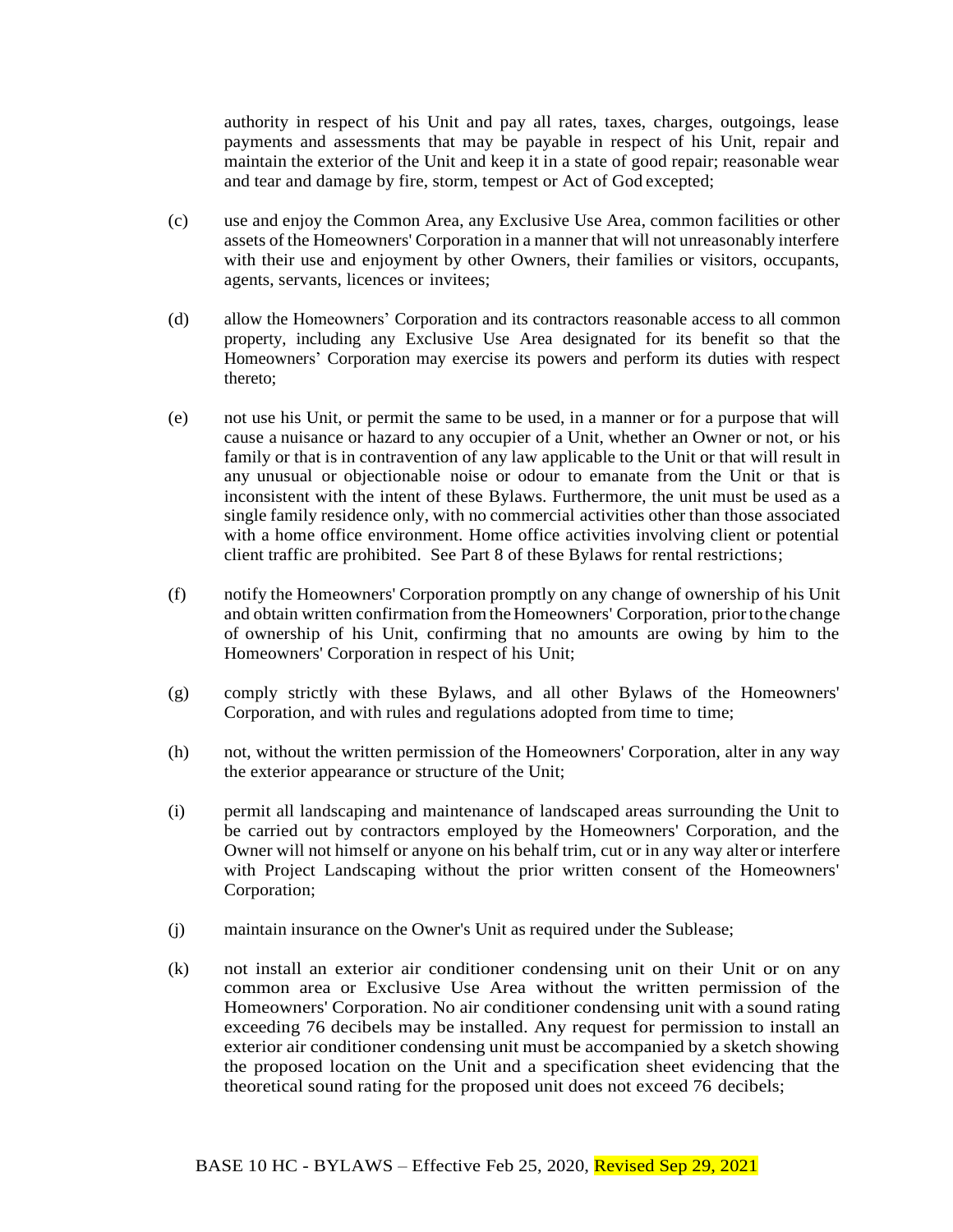- (l) not install a Window air conditioner. Notwithstanding Section 2(k), only portable air conditioners that vent out of a window are permitted. When installing a portable air conditioner, only clear, white, or off-white material may be used in the window around the vent. The venting must not protrude further than the window seal. (Rev Sep 29, 2021)
- (m) no hot tubs are permitted.

# **DUTIES OF HOMEOWNERS' CORPORATION**

- 3. The Homeowners' Corporation shall:
	- (a) control, manage and administer the Common Area, common facilities or other assets of the Homeowners' Corporation for the benefit of all Owners;
	- (b) keep in a state of good and serviceable repair and properly maintain the Common Area, common facilities and other assets of the Homeowners' Corporation;
	- (c) maintain all Common Area including lawns, gardens, parking areas;
	- (d) maintain and repair, including renewal where reasonably necessary, pipes, wires, conduits and cables existing in the Common Area or common facilities;
	- (e) on the written request of an Owner or mortgagee of a Unit, produce to him or a person authorized in writing by him the insurance policies effected by the Homeowners' Corporation and the receipts for the last premiums and provide confirmation of the amount, if any, owing by the Owner to the Homeowners' Corporation;
	- (f) collect and receive all Maintenance Payments paid by the Owners and deposit the same with a financial institution;
	- (g) pay all sums of money properly required to be paid on account of all services, supplies and assessments pertaining to, or for the benefit of, the Homeowners' Corporation and provide security, as required by the City of Chilliwack or other relevant authority; and
	- (h) observe and perform the terms and conditions of the Sublease granted to the Homeowners' Corporation in respect of the Common Area and common facilities described in such Sublease.

## **POWERS OF HOMEOWNERS' CORPORATION**

- 4. The Homeowners' Corporation may:
	- (a) make an agreement with an Owner for the provision of amenities or services by it to the Unit or the Owner;
	- (b) make bylaws, rules, and regulations it considers necessary or desirable from time to time in relation to the enjoyment, safety and cleanliness of the Common Area, common facilities or other assets of the Homeowners' Corporation;
	- (c) do all things necessary for the enforcement of the Subleases, the Bylaws and the rules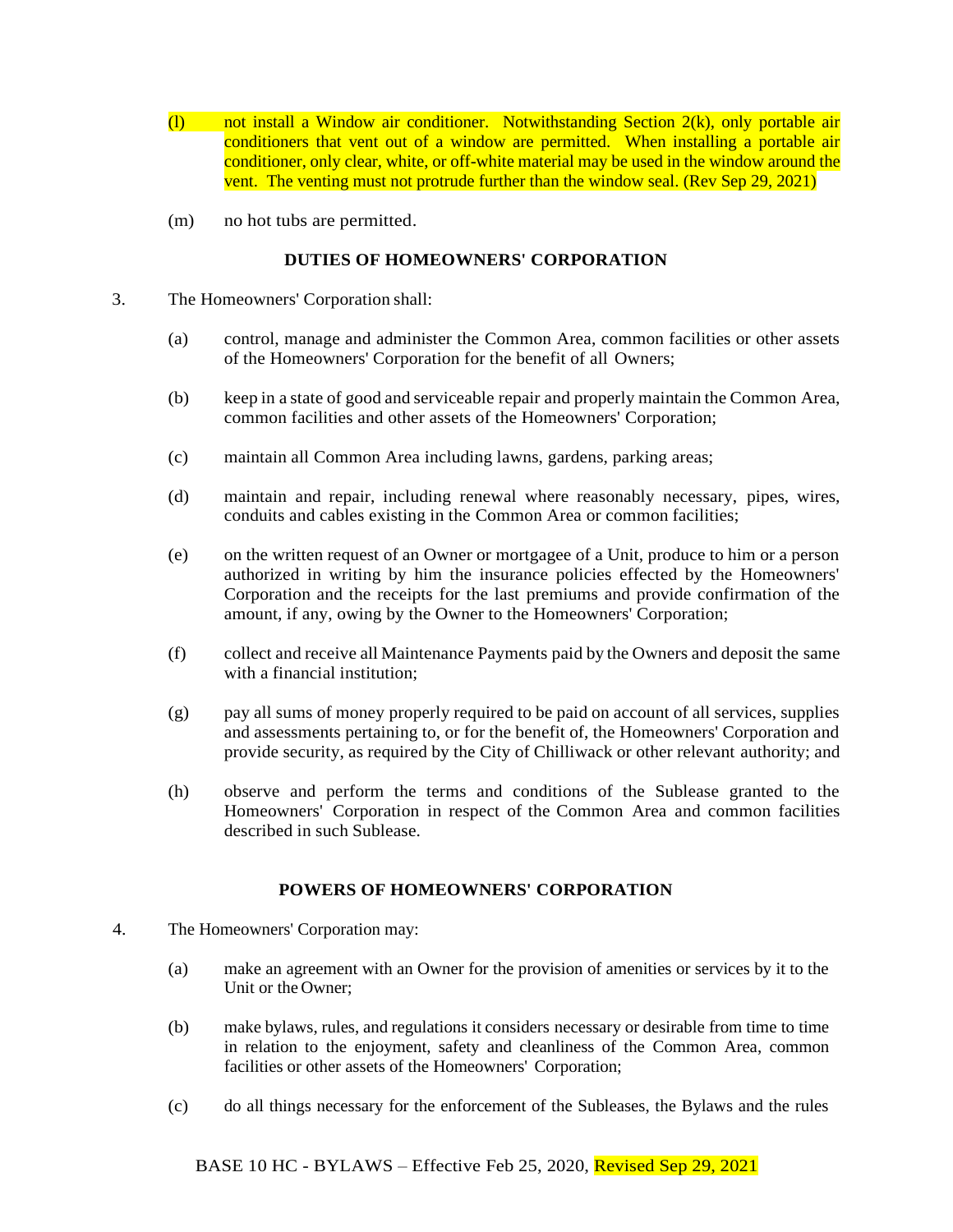and regulations of the Homeowners' Corporation, and for the control, management and administrationoftheCommon Area, common facilities or other assets oftheHomeowners' Corporation, generally, including removing privileges in the use of certain facilities, or fixing and collecting fines for contravention of the Bylaws, rules or regulations; and

determine the levy for the contingency reserve fund which shall not be less than 5% of the total annual budget, until the reserve reaches an amount that the Homeowners' Corporation considers sufficient having regard to the Common Area and common facilities, and thereafter raise further amounts for replacements of funds from time to time and over a period of time as the Homeowners' Corporation thinks fit;

## **DIRECTORS**

- **NOTE: This section of the Bylaws shall become effective only when the Board of Directors is elected by the shareholders. Until that time all matters relating to composition and operation of the Board, including election or appointment of Directors shall be determined by the Developer in accordance with the terms of the Subleases.**
- 5.
- (a) The powers and duties of the Homeowners' Corporation shall, subject to any restriction imposed or direction given at a general meeting, be exercised and performed by the directors of the Homeowners' Corporation.
- (b) The number of members of the Board of Directors and the terms of office will be determined by the Owners from time to time by ordinary resolution.
- (c) Any Owner, in good standing, may stand for election, but no more than oneOwner of a Unit can be a Director at any time.
- (d) At least 3 months prior to the AGM, the Board of Directors will publish a call for nominations for Directors to serve the vacating term(s). Nominations will be accepted during a time period of not less than 60 days. Nominations will close28 days prior to the AGM. All nominations must be submitted in writing to the Board of Directors. Nominations will not be accepted from the floor at the AGM.
- (e) If more Nominees than open positions stand for election to the Board of Directors, they will be elected by secret ballot at the AGM. If less Nominees than open positions stand for election to the Board of Directors all are to be elected by acclamation and any open position may be filled by the elected Board of Directors.
- (e) The Board of Directors will determine from time to time if any officer positions are required and what role each such officer shall have.
- (f) Any Director may call a Board meeting by giving the other Directors at least one week's notice of the meeting, specifying the reason for calling the meeting. Such notice does not have to be in writing.
- (g) A Board meeting may be held on less than one week's notice if:
	- 1. all Directors consent in advance of the meeting, or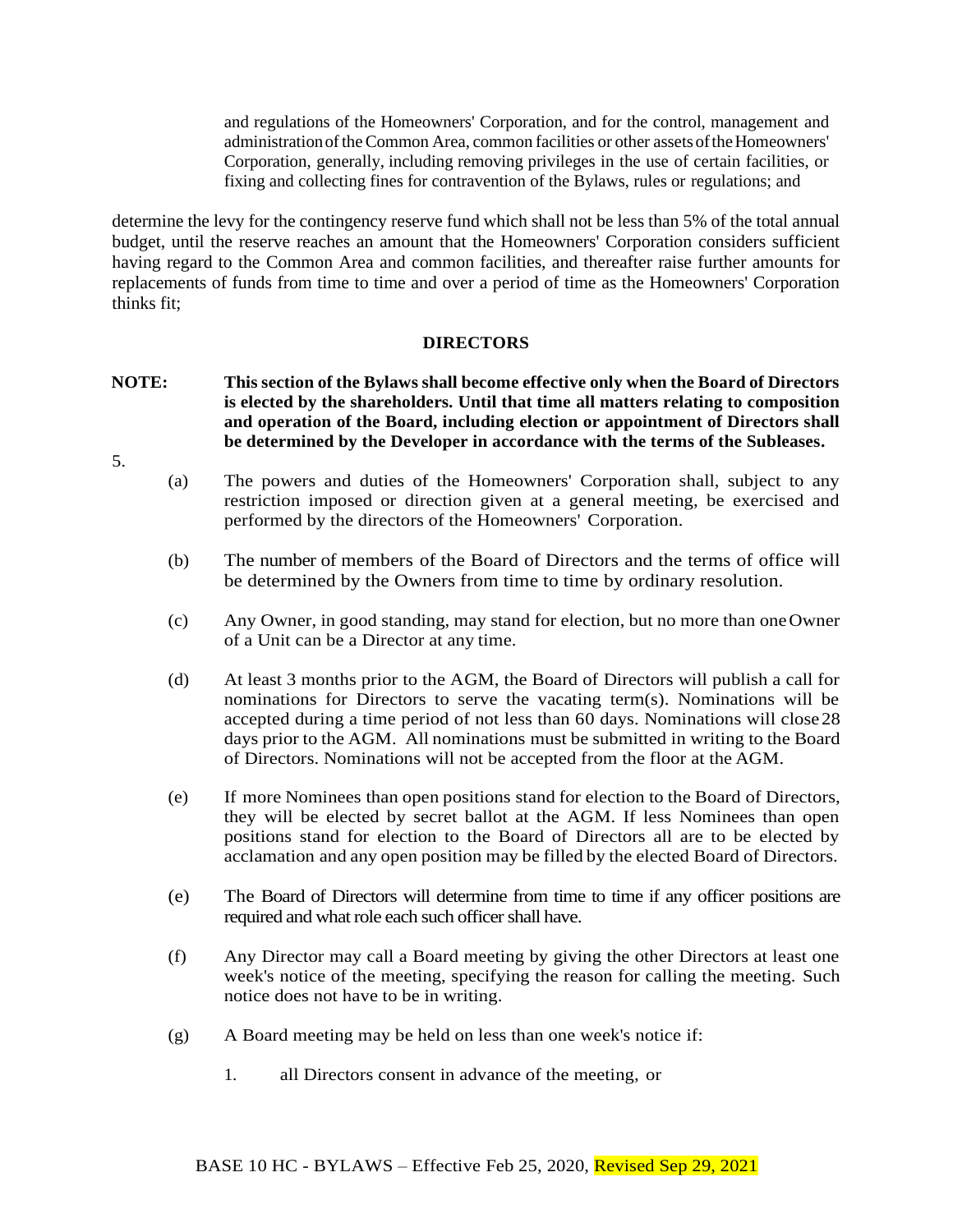- 2. the meeting is required to deal with an emergency situation and all Directors either consent to the meeting or are unavailable to provide consent after reasonable attempts to contact them.
- (h) By an application in writing stating the reason for the request, an Owner may request a hearing at a Board meeting;
	- 1. if a hearing is requested under subsection (h) above, the Board must hold a meeting to hear the applicant within one month of the request, and
	- 2. if the purpose of the hearing is to seek a decision of the Board, the Board must give the applicant a decision in writing within one week of the hearing.
- (i) A meeting of the Board may be held in any of the following ways:
	- 1. all participants meeting in person,
	- 2. some participants meeting in person and others communicating with them, by telephone or other means of communication, so that each participant can hear each of the others, or
	- 3. all participants communicating with each other, by telephone or other means of communication, so that each participant can hear all of the others.
- (j) A quorum of the Board is a majority of the Board and Board members must be present to form a quorum.
- (k) At Board meetings, decisions must be made by the majority of Directors present at the meeting.
- (l) The results of all votes at aBoard meeting must be recorded in the meeting minutes.
- (m) The Board must inform, and provide to, the Owners the minutes of all Board meeting within 2 weeks of the meeting, whether or not the minutes have been approved. Such provision of the minutes can be by email or, when requested, a printed copy.
- (n) The Directors may, from time to time, establish rules, regulations, guidelines, and/or user fees regarding the use of the Common Area, Common Facilities or other assets of the Homeowners' Corporation. Further, any and all such amendments that the Directors may establish must be ratified at the next Annual General Meeting.
- (o) The Homeowners' Corporation may, by a Resolution passed by a majority vote at an AGM or Special General Meeting ("SGM"), remove one or more Directors.
- (p) After removing a Director(s), the Homeowners' Corporation must hold an election at the same AGM or SGM to replace the removed Director(s) for the remainder of the term.
- (q) The Directors may remove from office a Director who is convicted of an indictable offence.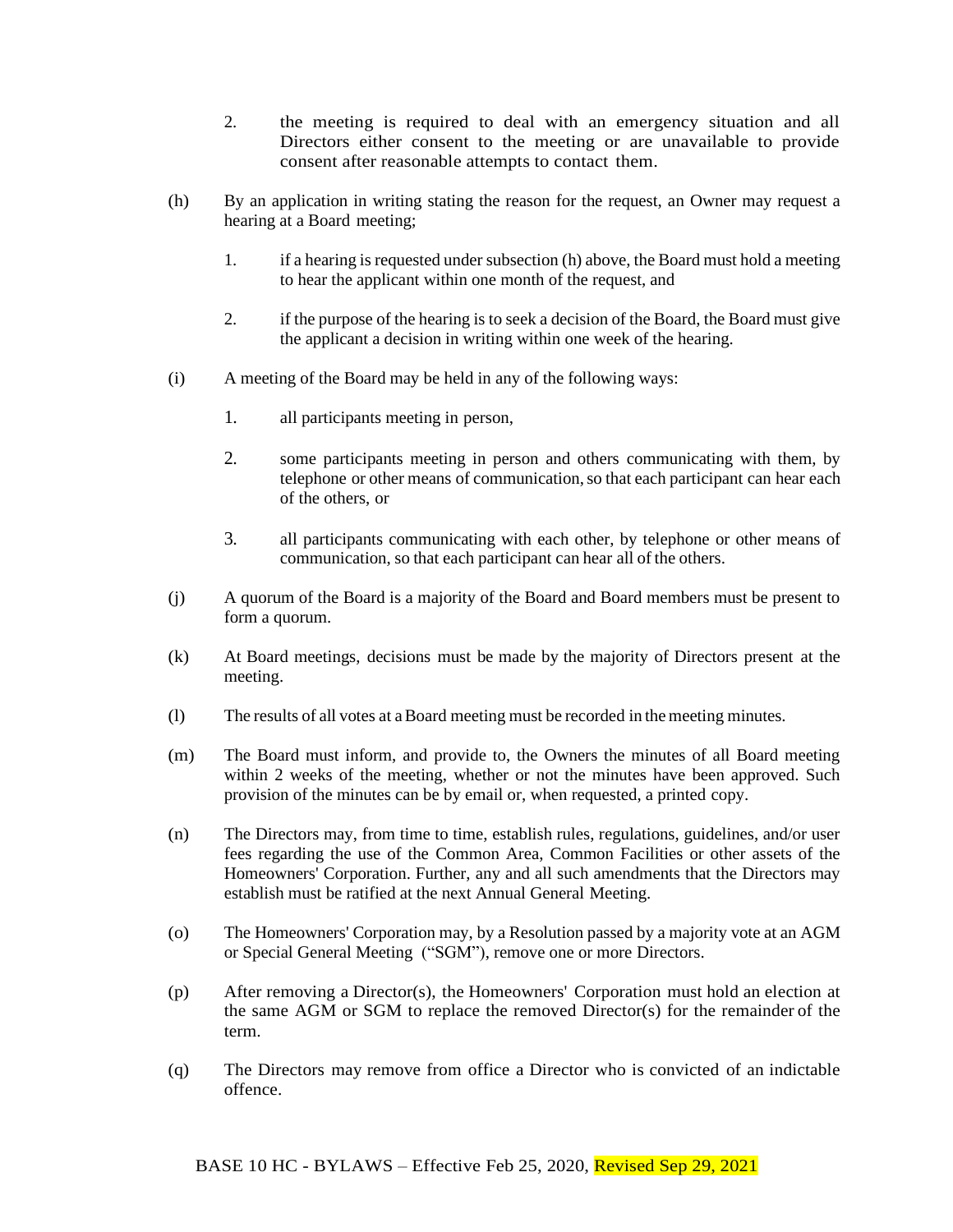- (r) A person may not spend the Homeowners' Corporations' money unless the person has been approved to do so in accordance with these Bylaws.
- (s) Despite subsection (q), the Board of Directors may spend the Homeowners' Corporation money to repair or replace common property or common assets if the repair or replacement is immediately required to ensure the safety or prevent significant loss or damage.
- (t) If a repair or replacement to Common Area or Common Facilities is immediately required to ensure safety or prevent loss or damage, any three Directors may spend the Homeowners' Corporation's money for said repair or replacement within reasonable limitations for such expenditure. Owners must be notified of such activity within 2 weeks of the occurrence.
- (u) The Homeowners' Corporation may not, except in an emergency, authorize any expenditure exceeding \$2,500 which was not set out in the annual budget of the Corporation, unless approved by a special resolution of the owners.

## **FINES/INFRACTIONS**

6.

- (a) Notification of a possible violation/infraction of the Bylaws, or Rules and Regulations by an Owner must be received using the appropriate complaint form, which is available from the Board of Directors or the Property Manager. The complaint form must be signed and sent or delivered to the Board of Directors.
- (b) The Board will determine if the complaint is a candidate for dispute resolution, in which case, it will be referred to the Dispute Resolution Committee (pursuant to bylaw 19). If the Dispute Resolution Committee process is not considered appropriate, or is attempted but unsuccessful, or is not acceptable to either party to the complaint, the matter will be referred by the Board to the Property Manager.
- (c) Within a timely manner, upon receipt of the notification, a written notice of the infraction will be sent by the Property Manager to the alleged offender allowing him two (2) weeks from the notification date to stop or correct the alleged Bylaw or Rule and Regulation infraction.
- (d) If, at the end of the two (2) week grace period, the infraction is not stopped or corrected, the Property Manager will notify the offender, by means of a registered letter, that he is now in violation of a Bylaw or Rule and Regulation and will be charged the fines as specified below.
- (e) An infraction or violation of these Bylaws or any rules and regulations established under them on the part of an Owner; his employees, agents, or invitees may be connected, remedied or cured by the Homeowners' Corporation. Any costs or expense so incurred by the Homeowners' Corporation shall be charged to that Owner and shall be added to and become a part of the assessment of that Owner for the month next following the date on which the costs or expenses are incurred, but not necessarily paid by the Homeowners' Corporation, and shall become due and payable on the date of payment of the monthly assessment.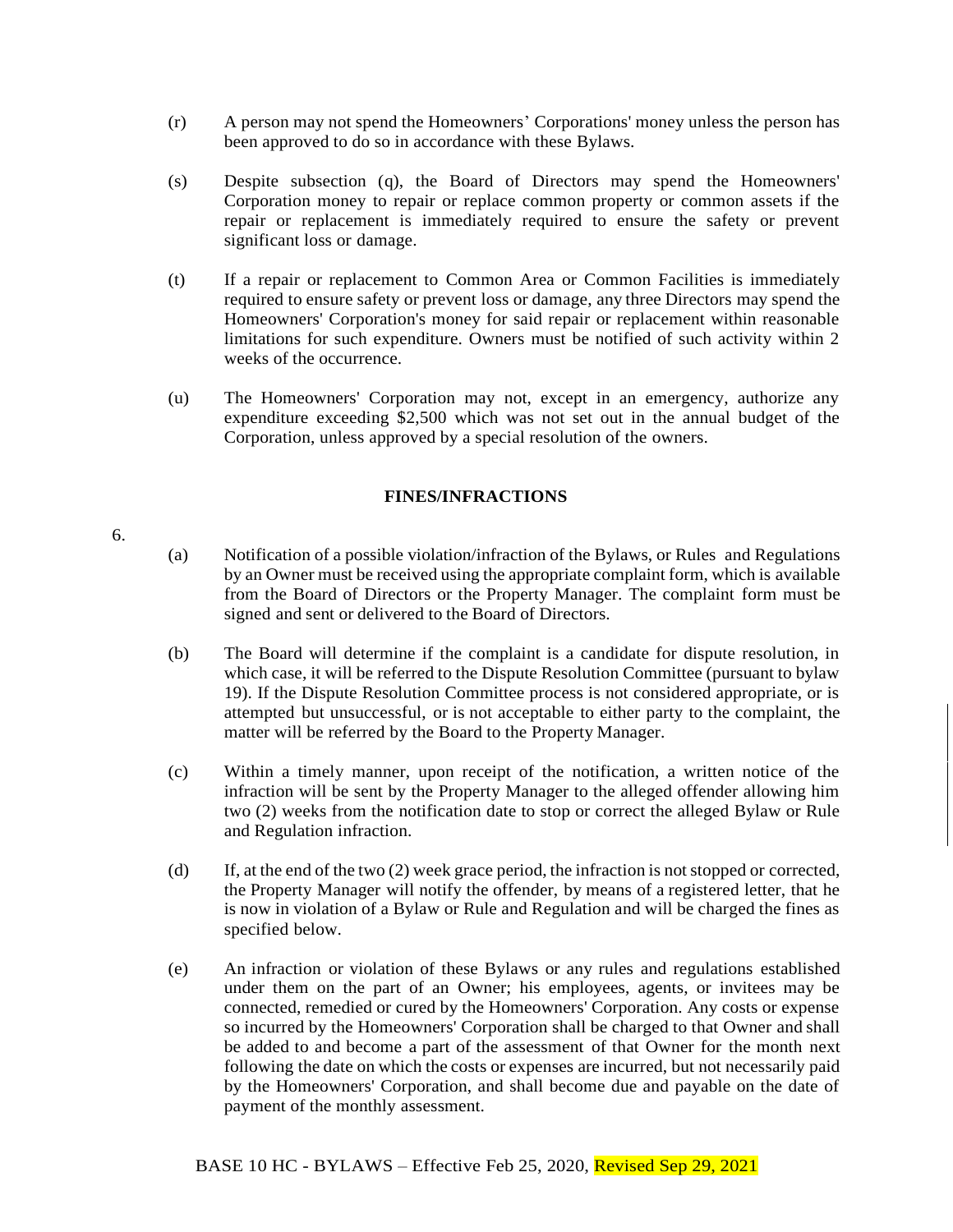- (f) The Homeowners' Corporation may recover from an Owner by an action for debt in a court of competent jurisdiction money which the Homeowners' Corporation is required to expend as a result of an act or omission by the Owner, his employees, agents, or invitees, or an infraction or violation of these Bylaws or any rules or regulations established under them.
	- 1. Following a letter of warning, and unless otherwise stated in the by-laws, the fine for a violation of the bylaws or any rules and regulations established by the Directors or committee of the Homeowners' Corporation is \$100.00 per violation,
	- 2. Unless otherwise stated in the bylaws orrules and regulations, outstanding fines for violations are payable for each month the fine is outstanding and will increase in proportion of the following schedule:

| Month           | Fine     | <b>Total Due</b> |
|-----------------|----------|------------------|
| 1 <sup>st</sup> | \$100.00 | \$100.00         |
| 2 <sub>nd</sub> | \$200.00 | \$300.00         |
| 2rd             | \$300.00 | \$600.00         |

3. Unless otherwise stated in the by-laws or rules and regulations, fines for the  $2^{nd}$  and subsequent violations of the same bylaw or rule or regulation by the same person are cumulative and as follows (to a maximum of \$2,000.00/month):

| $2nd$ violation \$250.00    |                                      |
|-----------------------------|--------------------------------------|
| $3^{rd}$ violation \$500.00 |                                      |
|                             | $4th$ violation \$1,000.00           |
|                             | $5^{\text{th}}$ violation \$2,000.00 |

- 4. Any fines levied by the Homeowners' Corporation for an infraction or violation of the bylaw or any rules and regulations established under them on the part of an Owner, the Owner's employees, agents, or invitees:
	- A. must by charged to the Owner, and
	- B. must be added to and become a part of the assessment of that Owner for the month next following the date on which the infraction occurred and become due and payable on the date of payment of the monthly assessment.
- 5. The Homeowners' Corporation may recover from an Owner by an action for debt in any court of competent jurisdiction any sum of money which the Homeowners' Corporation is required to expend as a result of any act or omission by the Owner, their employees, agents, or invitees, which violates these Bylaws or Rules and Regulations, and these shall be added to any amount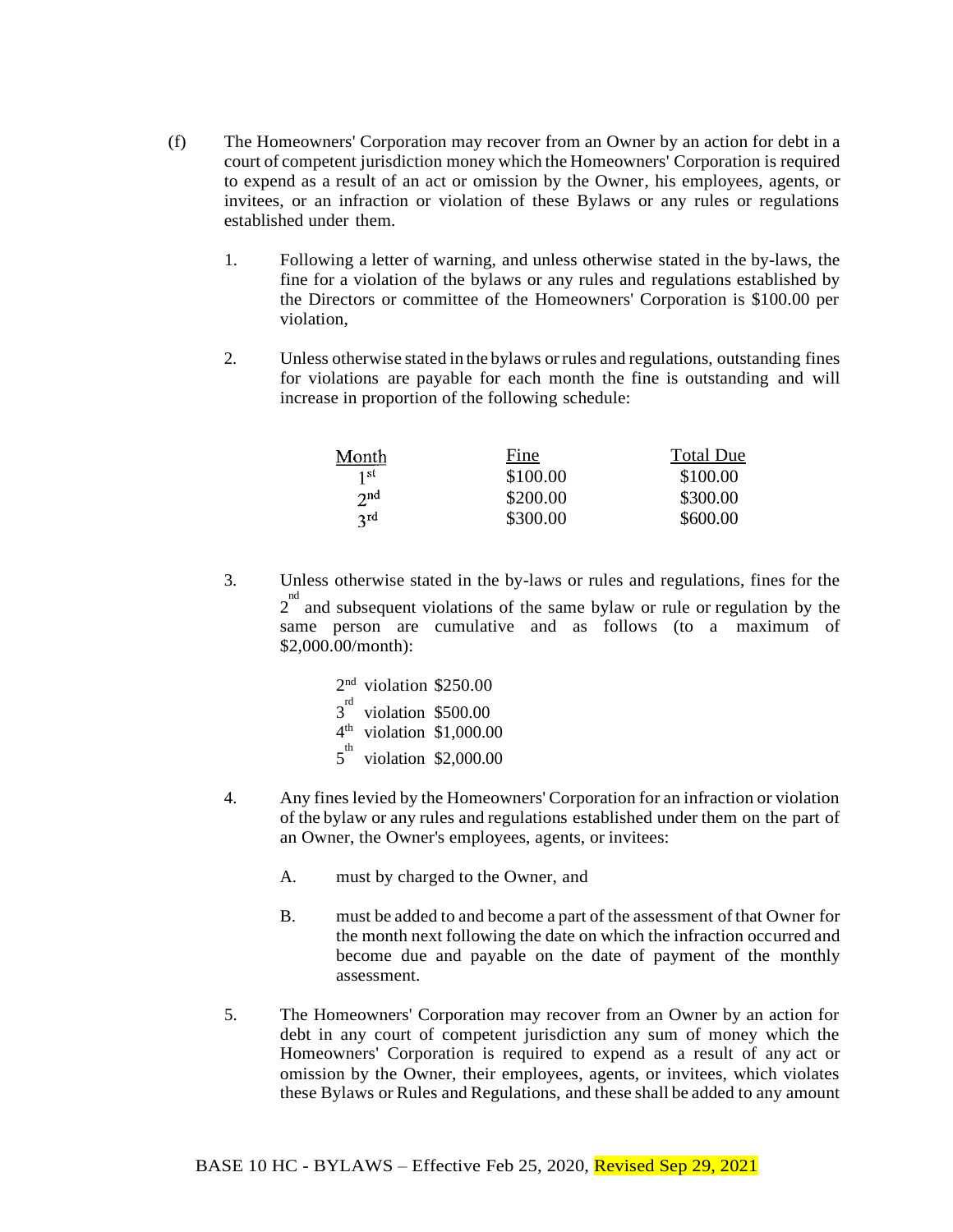found due, all costs of such action including costs as between solicitor and client.

# **PROHIBITIONS**

#### 7. An Owner shall:

- (a) not use his Unit for any purpose which may be illegal or injurious to the reputation of the community;
- (b) not make undue noise in or about any Unit or Common Area orcommon facilities;
- (c) not keep any animals, livestock, fowl, fish, rodents, or pets (Rev Sep 29, 2021) in his Unit or the common property other than two small dogs or two cats or one cat and one small dog. the purposes of this bylaw, a small dog is defined as no larger than 18 inches to the top of the shoulder. The following breeds or any combination of the following breeds of dog, or crossbreeds containing these breeds, are specifically prohibited:
	- 1. Pit-bull Terrier,
	- 2. Staffordshire Bull Terrier,
	- 3. Presa Canario, and
	- 4. American Staffordshire Terrier;
	- An owner who purchases a new home from the original developer may receive written permission for a non-conforming pet or pets with the stipulation that such nonconforming pet(s) be replaced with a conforming pet or pets after the death of the nonconforming pet(s). Any such permission must be evidenced by written addendum to the purchase agreement with the original developer.
- (d) be fully responsible for their behaviour on the common property and on or in their Unit. If a pet is deemed to be a nuisance by the Homeowners' Corporation, it shall be removed within thirty (30) days of the Homeowners' Corporation's demand. Visitors, renters and tenants shall be informed of the rules concerning pets and Owner(s) will be responsible for clean-up or damage repair should their guests bring pets into the common property. Pets shall not be allowed on any neighbour's property, and barking dogs shall not be kept outside at night;
- (e) ensure that Pets will not be allowed on any grassed or planted area within the community. This applies to all Common Area and Exclusive Use Area;
- (f) Owners shall ensure that all clean-up after pets will be done in a timely manner on all private property or Common Area;
- (g) Abusive behaviour:

An Owner shall not act in a manner that can be construed as aggressive or threatening towards any Director, any other Owner, property manager or any contractor hired by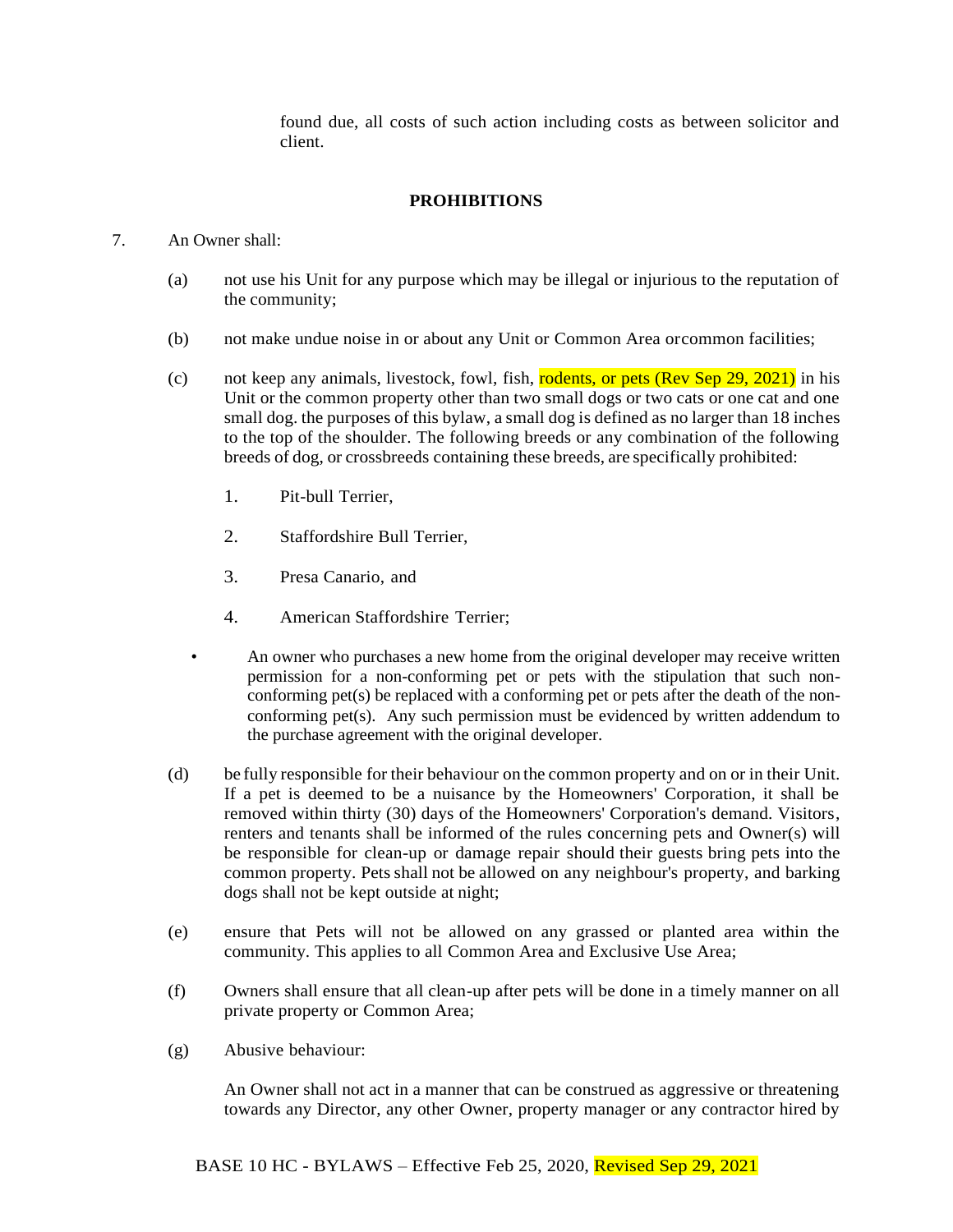the Directors or individual owners, to carry out any work in the complex, or behave in such a manner that can be construed as a nuisance.

# **USE OF UNIT**

8.

- (a) An Owner shall not lease or rent his Unit in whole or in part for any period of time, except as hereinafter provided.
- (b) Month to month or longer term subleases of a Unit are permitted but the following rentals are strictly prohibited:
	- 1. short-term rentals, including but not limited to VRBO and Airbnb, and
	- 2. house exchanges.
- (c) Notwithstanding the foregoing, an Owner may arrange for house-sitting for his Unit on the following terms and subject to the following conditions:
	- 1. the Owner must obtain prior permission from the Homeowners' Corporation, which permission shall not be unreasonably withheld,
	- 2. the duration of the house-sitting arrangement shall be limited to a maximum of 5 months in a 12-month period, and
	- 3. the house-sitter must at all times be in compliance with the Bylaws.
- (d) Any contravention of this section 8 shall result in the Owner being subject to a fine in the sum of \$750 per week or any portion thereof of a week that such violation continues.
- (e) Notwithstanding anything to the contrary, so long as the Developer remains the owner of any Units in the Development, the above restrictions shall not apply to the Developer or to any Units owned by the Developer and the Developer shall be entitled to enter into any leases, licenses or other such agreements with respect to its Units on such terms as it sees fit.

## **MAINTENANCE PAYMENTS**

- 9.
- (a) Monthly Maintenance Payments are due and payable on or before the first day of each month. Maintenance fees not received by the  $10<sup>th</sup>$  of the month in question may be subject to a fine of \$50.00 for each month or portion thereof.
- (b) When arrears aggregate three monthly Maintenance Payments, a lien and charge may be placed on the Unit involved, at the Owner's expense, for the total monies due, including all legal and other expenses.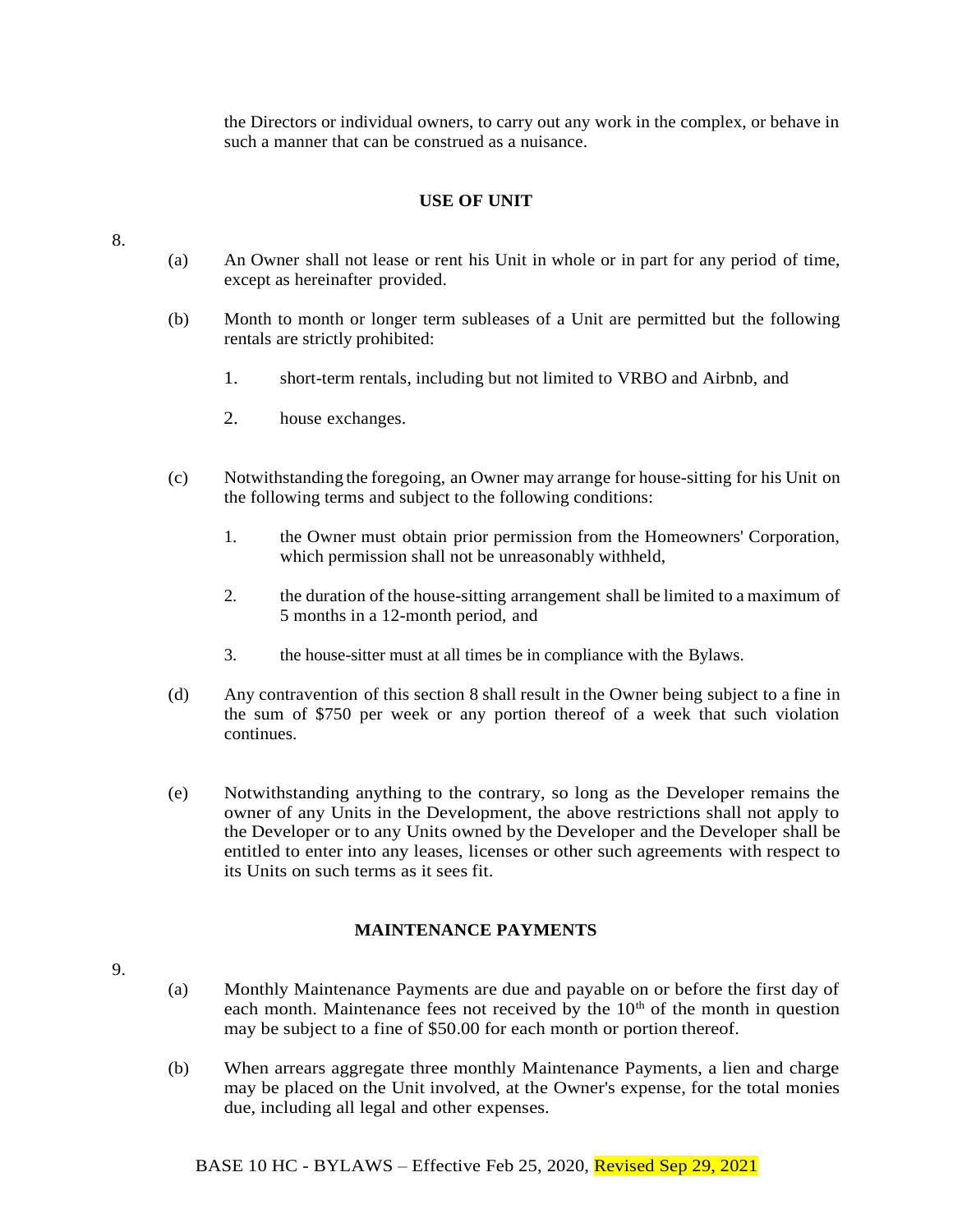## **DISTURBANCE OF OTHERS**

- 10.
- (a) No noise shall be made in or about the Unit or on the Common Area or common facilities which, in the opinion ofthe Homeowners' Corporation, interferes with the enjoyment by others of other Units or the Common Area or commonfacilities.
- (b) An Owner shall ensure that they and their visitors behave in a manner that does not interfere with the safety and peaceful enjoyment of others. This is to apply in or around the Owner's Home or while using Common Area and Common Facilities.
- (c) No Owner shall operate his barbecue in a manner which, in the opinion of the Homeowners' Corporation, interferes with another Owner's enjoyment of his Unit.
- (d) Cycling is restricted to roadways and community pathways.
- (e) Carpentry, the use of power tools, orsimilar a activities shall be limited to the hours between 8:00 a.m. and 8:00 p.m.
- (f) Smoking is not permitted on Common Area other than streets, walkways, or other designated areas.

## **HAZARDS**

- 11.
- (a) No item shall be brought onto or stored in a Unit or the Common Area or common facilities which will in any way increase or tend to increase the risk of fire or the rate of fire insurance or any other insurance policy held by the Homeowners' Corporation or any Owner, or which will invalidate any insurance policy.
- (b) No material substance, especially burning material such as cigarettes or matches, shall be permitted to be discharged from any window, door, patio or other part of a Unit or the Common Area, common facilities or vehicle.

## **CLEANLINESS**

- 12.
- (a) All household refuse and recycling material shall be secured in suitable plastic bags or recycling containers and left for curbside pickup in accordance with regulations of the Homeowners' Corporation.
- (b) Any waste material other than ordinary household refuse and normally collected recycling materials shall be removed by the individual Owner or resident of the Unit.
- (c) No garbage, residue from barbecues, or other material shall be permitted to accumulate on the exterior portion of a Unit or on Common Area.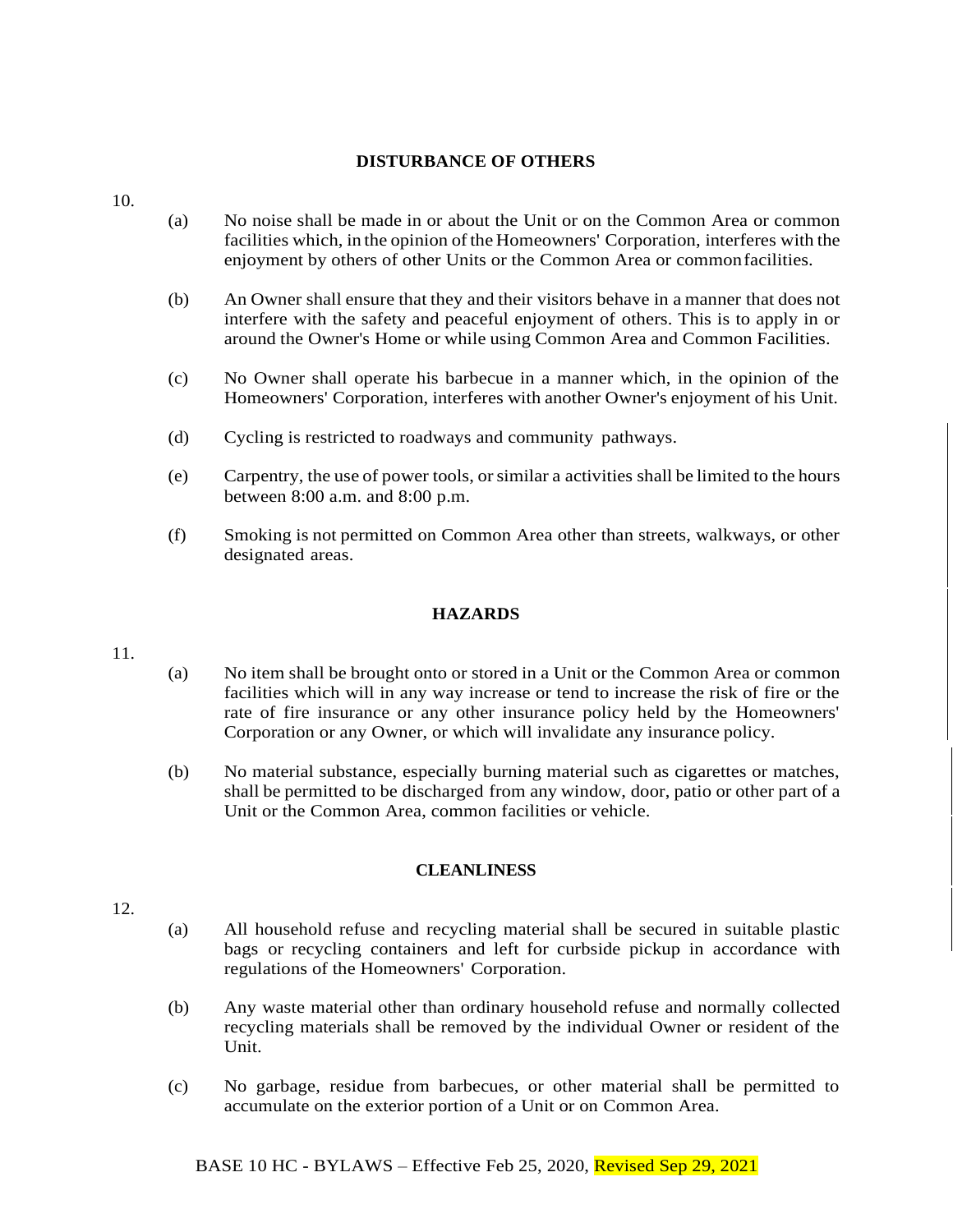#### **EXTERIOR APPEARANCE**

- (a) No signs, fences, gates, billboards, placards, advertising or notices of any kind shall be erected or displayed on the Common Area or common facilities or the Unit without prior written approval by the Homeowners' Corporation.
- (b) Satellite dishes, awnings, shade screens, smoke stack, radio or television antenna may only be installed or hung on the building exterior following prior application by the Owner in the form required from time to time by the Homeowners' Corporation and receipt of written permission from the Homeowners' Corporation.
- (c) No laundry, clothing, bedding, or other articles shall be hung or displayed from windows, patios, or other parts of the Unit so that they are visible from the outside.
- (d) No enclosures of Common Area or common facilities or other structural alterations to the exterior of the Unit or on Common Area or common facilities shall be made, nor any other services altered or supplemented within any walls or on the Common Area or common facilities without previous written approval by the Homeowners' Corporation.
- (e) Owners, residents or their agents shall not erect permanent or temporary real estate signage. Advertising on common property of units for sale will be restricted to a Real Estate Notice Board Directory.
- (f) Owners may have window blinds or curtains. In order to maintain a consistent exterior appearance window coverings may only be white or off-white when viewed from the exterior.
- (g) Owners may install protective UVF/UHF window treatments from bona fide installers of such materials with the prior written permission of the Homeowners' Corporation.
- (h) Christmas lights and other Christmas seasonal decorations may be placed on an Owner's Unit. They may not be put up prior to November  $15<sup>th</sup>$  and are to be taken down no later than January 15<sup>th</sup>. Lights may be turned on December 1<sup>st</sup> to January 15<sup>th</sup>.

## **PARKING**

#### 14.

13.

- (a) A resident shall use only the parking spaces included as part of the Unit, save and except for any front yard Exclusive Use Area and any private arrangements with other Owners for the use of their parking space. Parking spaces shall not be leased or rented to a non-resident of the Development.
- (b) No repairs or adjustments shall be made to motor vehicles on exterior areas of the Unit or Common Area or common facilities.
- (c) Owners are responsible for the clean-up of oil spills or stains on their Unit and on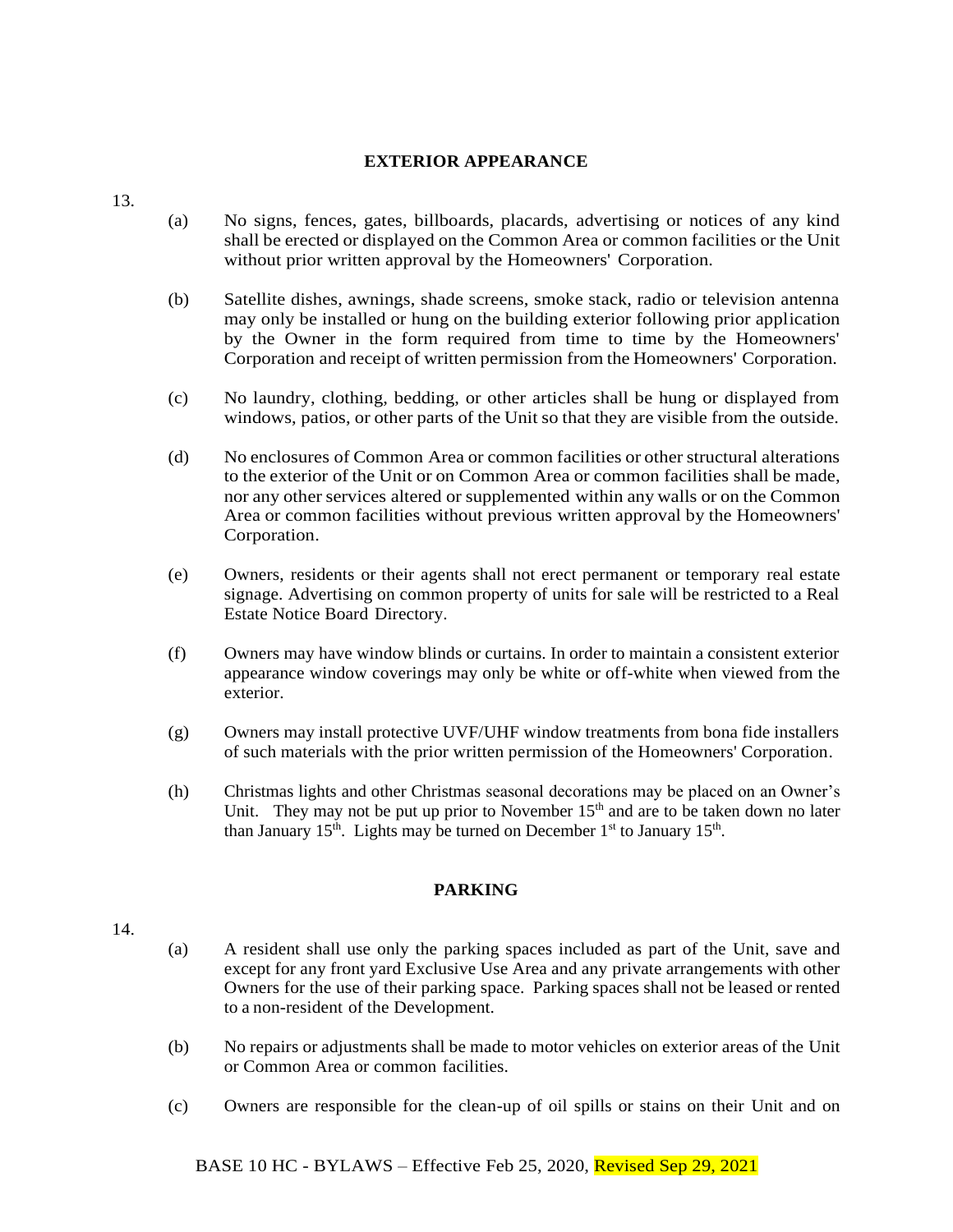Common Area and common facilities.

- (d) Guest parking is permitted only in the spaces provided. Guests shall be allowed to use guest parking overnight, but in any event for no longer than 3 consecutive days. Residents and Guests are not allowed to park on any roadways. Residents shall be allowed to park in Guest Parking Areas, but only if their Unit parking is occupied by visitors, or if their Unit parking is temporarily unusable due to maintenance being carried out on the Unit or itsdriveway. For Units built under the B plans, there will be designated parking spaces along the main road into the development.
- (e) A maximum speed of 20 kph shall apply within the Common Area and common facilities.
- (f) Parking is only permitted in a designated parking space, and a vehicle shall not park in a manner which will reduce the width of an access roadway, i.e vehicles that are longer than an Owner's driveway. In such a case, these vehicles are permitted to be parked sideways on their driveway.
- $(g)$  Parking is restricted to licensed and insured vehicle(s) only. A clean model specific and appropriate vehicle cover may be used to cover a vehicle while parked on an Owner's driveway. Tarps are not considered appropriate covers.
- (h) There shall be no storage of any personal property in parking areas or on the Common Area or Common Facilities.
- (i) With the exception of periodic deliveries or moving vans, no large commercial vehicles or tractor trailers are allowed to be parked in or brought into the complex. Owners are responsible for reporting any damage caused by large commercial vehicles delivering to their home.

# **DAMAGE TO PROPERTY**

- 15.
- (a) An Owner or resident shall not cause damage to trees, plants, bushes, flowers or lawns and shall not place chairs, tables or other objects on lawns or grounds so as to damage them or prevent growth.

## **SECURITY**

- 16.
- (a) Unit Owners or residents are responsible for anyone they admit onto or about their Unit and the Common Area and common facilities, inclusive of agents, servants, licensees, or invitees.
- (b) The Homeowners' Corporation may form a security committee to provide guidelines for the security of individual Units, and to establish resident-based voluntary crime prevention programs such as Block Watch.